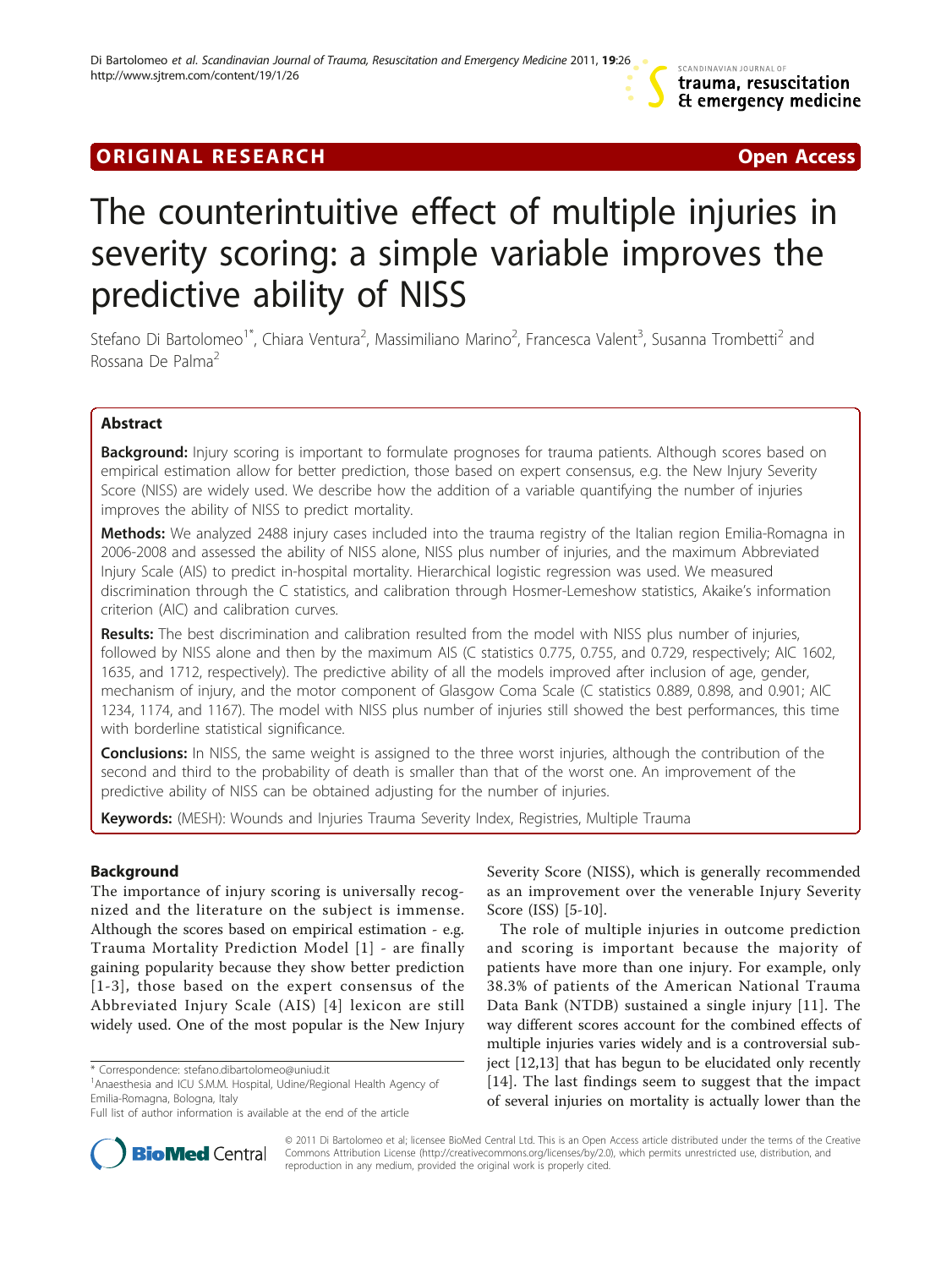sum of impacts of the individual injuries. On the contrary, NISS is the simple sum of the three most serious AIS scores squared.

In this study we describe how, in accordance with the current knowledge, the addition of a simple variable that quantifies the number of injuries significantly improves the predictive ability of NISS for mortality.

# Methods

This study was conducted using data from the trauma registry of the region Emilia-Romagna (RRTG). Emilia-Romagna is an Italian region with about 4 million inhabitants where a trauma system was instituted in 2006. This system is based on three hubs with a defined area of competence that receive patients from scene and other hospitals according to agreed protocols via a prehospital Emergency Medical Service. The RRTG started in October 2006 and receives data from the three hubs and seven additional hospitals. The inclusion criteria are traumatic injuries with ISS>15 or admission to intensive care (ICU). ICU admission is decided by clinical judgment and there are no standard criteria. Patients dead on arrival or early in the Emergency Room are recorded in a separate database - not considered by the present study - because they often lack important information like injury severity. The RRTG collects information on demographics, injury, pre-hospital and hospital clinical course and outcome. Injury severity is coded according to the AIS version '98 by one trained coder per hospital. The training was self-managed by regional authorities, with no official certification by Association for the Advancement of Automotive Medicine.

All 3754 cases of the years 2007-2009 were considered for inclusion. All of the cases of 2 hospitals  $(n = 1180)$ had to be excluded, because these hospitals recorded only the ISS and not the AIS codes of each lesion. Patients with burns, asphyxia or drowning and those with age  $\langle 1 \rangle$  year (n = 86) were also excluded. These exclusions are habitual in studies on trauma mortality prediction modeling because severity indexes may perform differently with these injuries [[15](#page-6-0)] and because the cut-offs of physiologic variables chosen for adults may not apply to infants. The final number of cases was 2488.

A variable (num\_inj) expressing the number of AIScoded injuries sustained by the patients was created, with three categories: one, two, and three or more injuries. The predictive abilities of NISS alone and NISS + num\_inj were assessed and compared. The largest severity measure taken from a patient's set of AIS codes (max AIS) was also computed and its discrimination ability quantified and compared. Hierarchical logistic regression models were built, with in-hospital mortality as the outcome variable and single hospitals as the random effect (random intercept). The interaction between NISS and num\_inj was also tested with both Wald statistics and the Likelihood Ratio test. The predictive ability was assessed according to discrimination and calibration. Discrimination was measured with the C statistics, also known as area under the ROC curve. The significance of the differences among ROC areas was also assessed [\[16\]](#page-6-0). Calibration was assessed with the Hosmer-Lemeshow (HL) goodness of fit test and Akaike's information criterion (AIC), the lower the better. Both the HL C statistics (based on equally sized groups) and HL H statistics (based on fixed cut-points of the predictions) were calculated. The groups were 10 for the C statistics and between eight and ten for the H statistics, depending on the range of predictions (the cut-points for the predicted probability of death were 10%, 20%... etc.). Because it is recognized that a standard and agreed measure of calibration does not exist [[17](#page-6-0)], we present calibration also by calibration curves. For simplicity, only curves of equally sized groups for simple and complete models with NISS and NISS+num\_inj are shown.

A second set of models also including age (continuous), gender (categorical), and mechanism of injury (categorical) were assessed and compared. Finally, a set of models further completed with physiological information - motor component of Glasgow Coma Scale (categorical) and systolic blood pressure (categorical) - were evaluated. The detailed description of these variables is shown in table [1.](#page-2-0) The categorization of some variables is somewhat different from the Utstein recommendations [\[18](#page-6-0)] because we grouped some categories that had no or few cases. In addition, one extra category was introduced (systolic blood pressure >179 mmHg) because a significant effect on mortality was noticed during model development. In all models the best transformation for continuous variables age and NISS was determined with fractional polynomial transformation. Max AIS and num\_inj were treated as nominal, i.e. using dummy or indicator variables.

A binary variable expressing whether the two worst injuries belong to the same AIS region or not was also tested in combination with NISS and num\_inj.

Missing data were treated with casewise exclusion (0, 34, and 115 exclusions respectively in simple, augmented, and complete models). All the analyses were conducted using STATA 10.

Because of the observational design of the study and the anonymity of the final database, neither patient consent nor approval of ethical committee was necessary.

#### Results

Table [1](#page-2-0) shows the characteristics of the 2488 patients by survival status.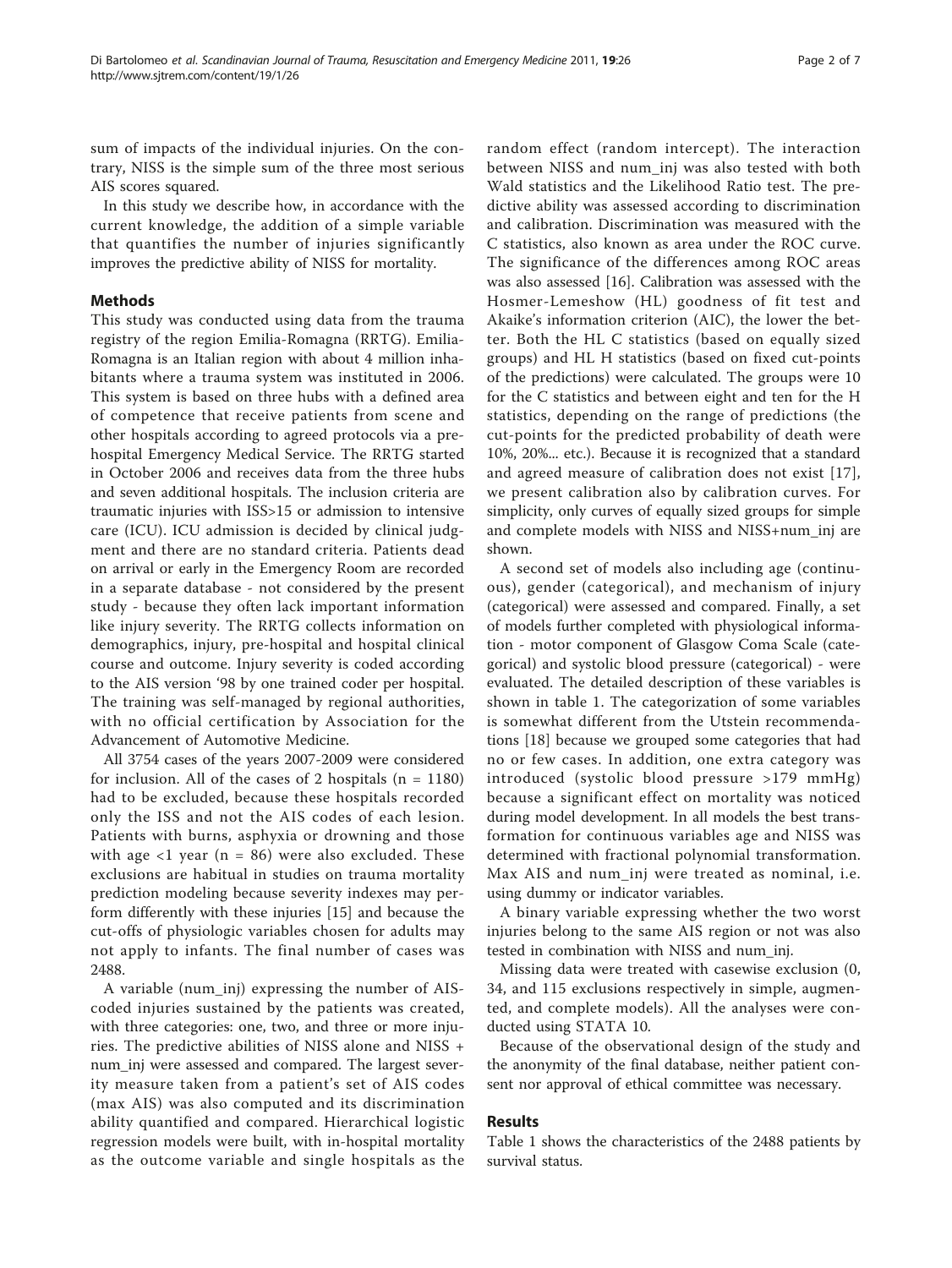#### <span id="page-2-0"></span>Table 1 Characteristics of the population.

| <b>Characteristics</b>                            | Survivors (n =<br>2174)        | Non survivors ( $n =$<br>314)                                                 | Total<br>(2488)                 | Difference between survivors and non-<br>survivors* |
|---------------------------------------------------|--------------------------------|-------------------------------------------------------------------------------|---------------------------------|-----------------------------------------------------|
| Age (n = 2488), mean $\pm$ SD,<br>median (range)  | 44.0 $\pm$ 21.4, 41 (1-<br>93) | $61.5 \pm 23.9, 70$ (1-98)                                                    | $46.3 \pm 22.5$ , 43 (1-<br>98) | p < 0.01                                            |
| Gender ( $n = 2488$ ), No of males<br>(%)         | 1634 (75.2)                    | 221 (70.4)                                                                    | 1855 (74.6)                     | $p = 0.06$                                          |
| Mechanism of injury, No (%)                       |                                |                                                                               |                                 | p < 0.01                                            |
| Traffic                                           | 1509 (69.4)                    | 180 (57.3)                                                                    | 1689 (67.9)                     |                                                     |
| Fall                                              | 465 (21.4)                     | 104(33.1)                                                                     | 569 (22.9)                      |                                                     |
| Penetrating                                       | 28(1.3)                        | 9(2.9)                                                                        | 37 (1.5)                        |                                                     |
| Other                                             | 144 (6.6)                      | 19(6.1)                                                                       | 163(6.5)                        |                                                     |
| Missing or unknown                                | 35(1.1)                        | 2(0.6)                                                                        | 30(1.2)                         |                                                     |
| NISS (n = 2488), mean $\pm$ SD,<br>median (range) | 75)                            | $30.00 \pm 13.6$ , 27 (1-44.33 $\pm$ 18.4, 43 (1-75) 31.81 $\pm$ 15.0, 29 (1- | 75)                             | p < 0.01                                            |
| Motor component of GCS, No<br>(% )                |                                |                                                                               |                                 | p < 0.01                                            |
| 6 - Obeys                                         | 1411 (64.9)                    | 101 (29.6)                                                                    | 1512 (60.8)                     |                                                     |
| 5 - Localizes                                     | 329 (15.1)                     | 37 (11.8)                                                                     | 366 (14.7)                      |                                                     |
| 4 - Withdraws                                     | 128(5.9)                       | 30(9.5)                                                                       | 158(6.3)                        |                                                     |
| 3 - Decorticate flexion                           | 77 (3.5)                       | 21(6.7)                                                                       | 98 (3.9)                        |                                                     |
| 2 - Extensor response                             | 65(2.9)                        | 25(8.0)                                                                       | 90(3.6)                         |                                                     |
| $1 - Nil$                                         | 121(5.6)                       | 93 (29.6)                                                                     | 214 (8.6)                       |                                                     |
| missing                                           | 43 (2.0)                       | 7(2.2)                                                                        | 50(2.0)                         |                                                     |
| Systolic Blood Pressure, No (%)                   |                                |                                                                               |                                 | p < 0.01                                            |
| $180$ -max                                        | 88 (4.1)                       | 42 (13.4)                                                                     | 130(5.2)                        |                                                     |
| 90-179                                            | 1810 (83.3)                    | 179 (57.0)                                                                    | 1989 (79.9)                     |                                                     |
| 50-89                                             | 191 (8.8)                      | 72 (22.9)                                                                     | 263 (10.6)                      |                                                     |
| $1 - 49$                                          | 8(0.4)                         | 8(2.5)                                                                        | 16(0.6)                         |                                                     |
| missing                                           | 77 (3.5)                       | 13(4.1)                                                                       | 90(3.6)                         |                                                     |
| ICU admission, No (%)                             | 1911 (87.9)                    | 310 (98.7)                                                                    | 2221 (89.3)                     | p < 0.01                                            |
| ICU stay (days), mean (median)                    | 8.91(5)                        | 5.78(2)                                                                       | 8.47(4)                         | p < 0.01                                            |
| Hospital stay (days), mean<br>(median)            | 27.29 (16)                     | 8.61(2)                                                                       | 24.68 (14)                      | p < 0.01                                            |
| ISS>15, No (%)                                    | 1798 (82.7)                    | 289 (92.0)                                                                    | 2086 (83.9)                     | p < 0.01                                            |
| ICU stay (days), mean, median                     | 10.04, 6                       | 5.81, 2                                                                       | 9.38, 5                         | p < 0.01                                            |
| Hospital stay (days), mean,<br>median             | 26.43, 15                      | 7.55, 2                                                                       | 23.82, 13                       | p < 0.01                                            |
| Number of injuries, No (%)                        |                                |                                                                               |                                 | $p = 0.75$                                          |
| 1                                                 | 210(9.7)                       | 30(9.5)                                                                       | 240 (9.6)                       |                                                     |
| $\overline{2}$                                    | 267 (12.3)                     | 34 (10.8)                                                                     | 301 (12.1)                      |                                                     |
| 3 or more                                         | 1696 (78.0)                    | 250 (79.6)                                                                    | 1946 (78.2)                     |                                                     |
| Mortality, No (%)                                 | Τ                              | /                                                                             | 314 (12.6)                      |                                                     |

\* Kruskal-Wallis test for continuous variables and chi-square test for categorical variables

The models' performances are shown in table [2.](#page-3-0) As for discrimination, the best to worst hierarchy was invariably 1) NISS with num\_inj 2) NISS alone 3) max AIS. The difference between the former two models was significant ( $p < 0.05$ ) for simple models and for models augmented with demographics and mechanism of injury. In models completed with physiological variables the size of this difference decreased and was only borderline significant ( $p = 0.09$ ). However, in severely injured patients (NISS>15) the difference approached

significance even in complete models ( $p = 0.05$ ). Calibration measured by HL statistics was better for models with NISS+num\_inj. In general it was also better for NISS alone than max AIS, though in a few instances this order was reversed.

Figure [1](#page-3-0) shows the calibration curves. The straight line represents the identity between observed and predicted mortality; it can be seen that there are no conspicuous differences between models with NISS and those with NISS + num\_inj.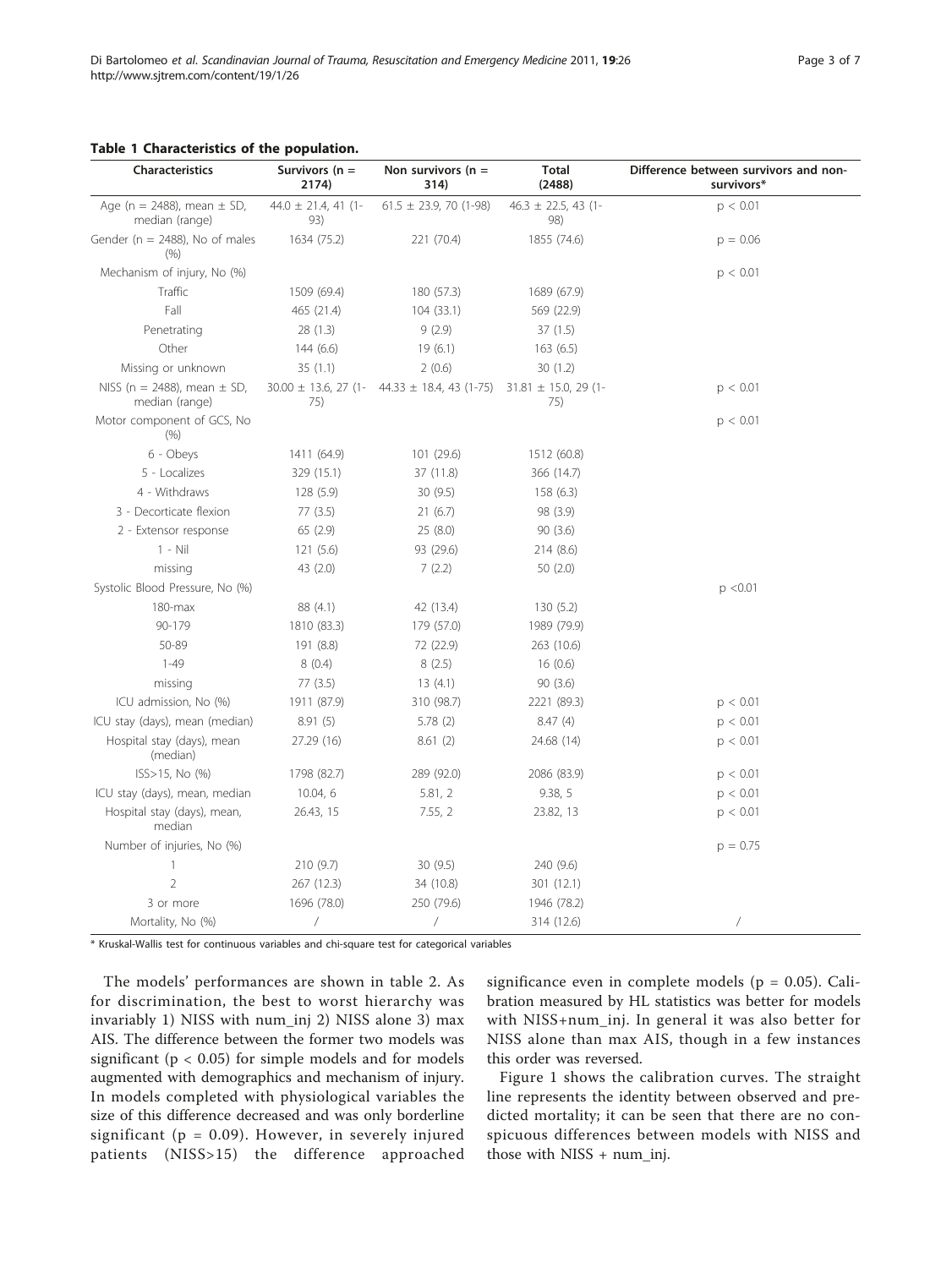| Model                  | C statistics (95%<br>CI    | P of C statistics<br>comparison* | Hosmer-<br>Lemeshow<br>C statistics | Hosmer-<br>Lemeshow<br>H statistics | <b>Akaike's information</b><br>criterion |
|------------------------|----------------------------|----------------------------------|-------------------------------------|-------------------------------------|------------------------------------------|
| Simple                 |                            |                                  |                                     |                                     |                                          |
| MaxAIS                 | 0.729<br>$(0.699 - 0.758)$ |                                  | 11.52 $p = 0.24$                    | 228.68 $p < 0.01$                   | 1712                                     |
| <b>NISS</b>            | 0.755<br>$(0.726 - 0.784)$ | 0.02                             | 14.69 $p = 0.14$                    | 7.12<br>$p = 0.52$                  | 1635                                     |
| $NISS + num_inj$       | 0.775<br>$(0.745 - 0.804)$ | 0.03                             | 9.03<br>$p = 0.52$                  | 10.32 $p = 0.24$                    | 1602                                     |
| Augmented <sup>+</sup> |                            |                                  |                                     |                                     |                                          |
| MaxAIS                 | 0.841<br>$(0.820 - 0.862)$ | $\overline{1}$                   | 11.96 $p = 0.28$                    | 18.66 $p = 0.04$                    | 1542                                     |
| <b>NISS</b>            | 0.865<br>$(0.844 - 0.886)$ | < 0.01                           | 7.47 $p = 0.68$                     | $17.51 \text{ p} = 0.06$            | 1352                                     |
| $NISS + num_inj$       | 0.874<br>$(0.855 - 0.894)$ | 0.01                             | 7.21 $p = 0.72$                     | $10.27$ p = 0.41                    | 1331                                     |
| Complete‡              |                            |                                  |                                     |                                     |                                          |
| MaxAIS                 | 0.890<br>$(0.872 - 0.909)$ | $\overline{1}$                   | $10.69$ p = 0.38                    | $12.71 p = 0.24$                    | 1234                                     |
| <b>NISS</b>            | 0.898<br>$(0.880 - 0.916)$ | 0.06                             | 5.50 $p = 0.85$                     | $15.87 p = 0.10$                    | 1174                                     |
| $NISS + num_inj$       | 0.901<br>$(0.884 - 0.919)$ | 0.09                             | 4.00 $p = 0.94$                     | 9.05<br>$p = 0.52$                  | 1167                                     |
| Complete‡,<br>NISS>15  |                            |                                  |                                     |                                     |                                          |
| MaxAIS                 | 0.888<br>$(0.868 - 0.907)$ |                                  | 7.22 $p = 0.70$                     | $20.79$ p = 0.02                    | 1165                                     |
| <b>NISS</b>            | 0.897<br>$(0.879 - 0.916)$ | 0.03                             | 6.92 $p = 0.73$                     | $19.14 \text{ p} = 0.03$            | 1105                                     |
| $NISS + num_inj$       | 0.901<br>$(0.883 - 0.919)$ | 0.05                             | 5.76 $p = 0.83$                     | $13.68 \text{ p} = 0.18$            | 1098                                     |

#### <span id="page-3-0"></span>Table 2 Models' Performances

\* comparison with the preceding model in the table

num\_inj = an indicator variable expressing the number of injuries  $(1,2,3+)$ 

†augmented with age, gender and mechanism of injury

‡completed with the above variables plus systolic blood pressure and motor component of Glasgow Coma Scale

Table 3 shows the logistic regression parameters of num inj. The risk of death adjusted for NISS was significantly lower both in patients with two injuries and in those with three, as compared to those with one. The



interaction between num\_inj and NISS was not significant (p of both Wald and LR test >0.1).

The odds ratio of the variable measuring whether the two worst injuries belong to the same AIS region was 1.19 (95% CI 0.899-1.582, p = 0.22) in the model with NISS and num\_inj. Its inclusion virtually did not change the parameters of the other two variables. The interaction with num\_inj was not significant either.

# Table 3 Regression coefficients of the variable expressing the number of injuries

| Predictor                  | Odds<br>Ratio | Std.<br>Error | 7      | P of Wald<br>test | 95% CI             |
|----------------------------|---------------|---------------|--------|-------------------|--------------------|
| 2 injuries vs. 1<br>injury | 0.520         | 0.146         | $-233$ | 0.02              | $0.300 -$<br>0.902 |
| 3 injuries vs. 1<br>injury | 0.174         | 0.044         | $-692$ | < 0.01            | $0.106 -$<br>0.286 |

The model includes NISS with fractional polynomial transformation and the dependent variable is mortality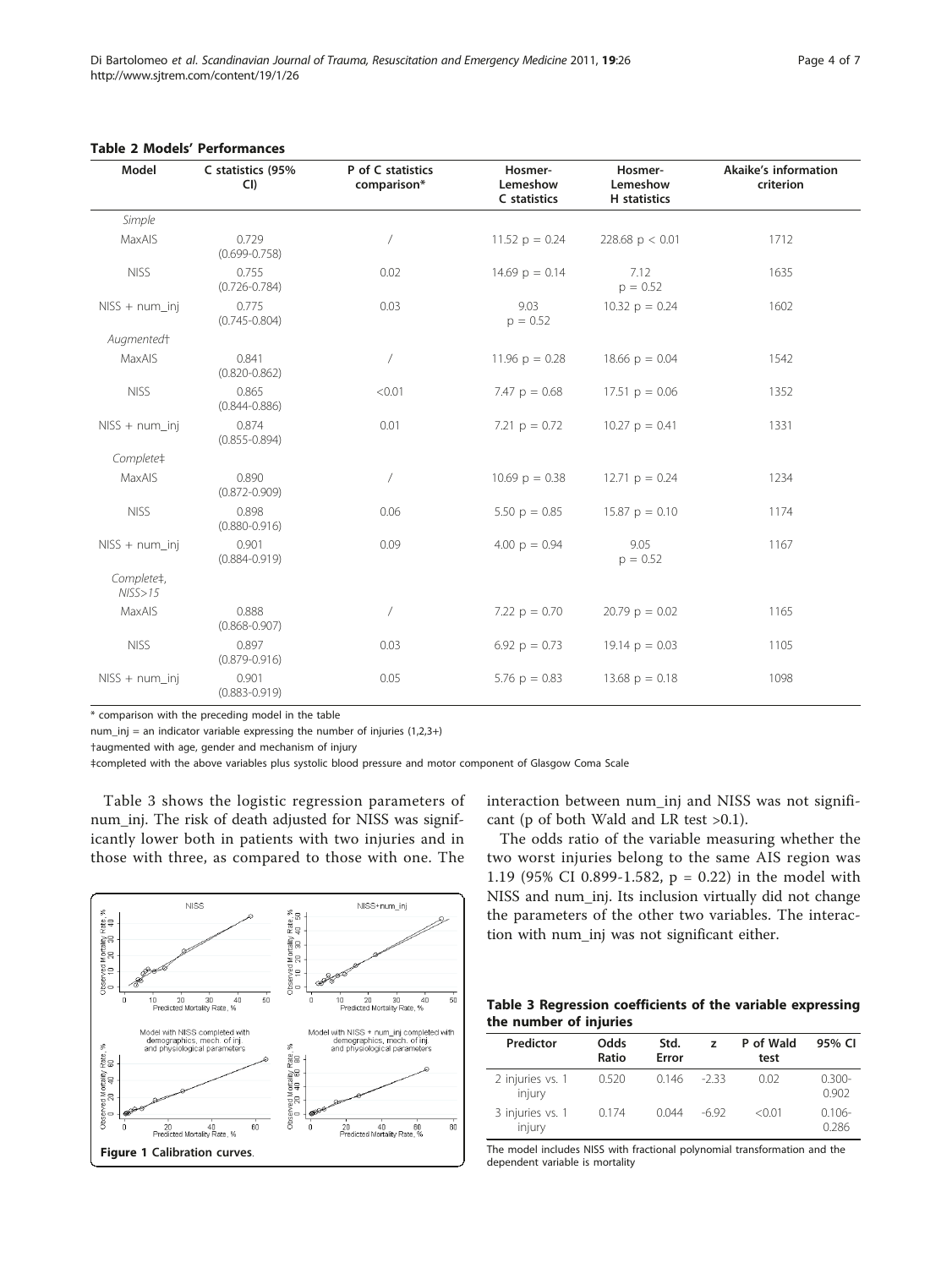| <b>NISS</b> | Mortality (%) |            |                    |  |
|-------------|---------------|------------|--------------------|--|
|             | 1 injury      | 2 injuries | 3 or more injuries |  |
| $8-9$       | 6/70(8.57)    | 1/15(6.67) | 0/12(0)            |  |
| 14-17       | 4/66(6.06)    | 0/12(0)    | $5/164$ (3.05)     |  |

24-26 19/75 (25.33) 3/47 (6.38) 2/62 (3.23)

Table 4 Mortality of patients with similar NISS and different number of injuries

Table 4 displays the mortality of the three most numerous groups of patients with similar NISS scores but different number of injuries.

#### **Discussion**

We found that the predictive ability of models using NISS as injury-severity index is increased by the addition of a variable that summarizes the number of AIScoded injuries sustained by the patients. The relationship between multiple injuries is fundamental in severity scoring because, as already said, the majority of patients are multiply injured. With hindsight, all the expert consensus and AIS-based scores devised so far oscillated between different ways to account for the following three factors: the contribution of multiple injuries, the weight assigned to injuries other than the worst, and the contribution of the anatomic regions. ISS postulated that the three most severe injuries determine the risk. At the same time it assigned a considerable discounting to additional injuries by disregarding altogether those of the same region. This rule factored in the importance of belonging to the same or different anatomic regions. NISS maintained the principle of considering the three worst injuries, but abolished any form of discounting and consideration for the regions. Essentially, it maximized the role of multiple injuries by giving to the second and third injury the same importance of the first one. The studies showing that max AIS predicts better than NISS and ISS [\[11](#page-6-0),[19,20](#page-6-0)] brought the focus again on the minimal importance of injuries other than the worst one: these lesions are disregarded altogether. The Anatomic Profile (AP) [[21\]](#page-6-0), instead, accounts for all three factors in a sophisticated way; the AP includes all the serious injuries in a given body region and weights head and torso injuries more heavily than those in other body regions. It is difficult to condense decades of literature and say which score and underlying method of computing multiple lesions proved best. In general, AP gave most often the best performances, though did not gain popularity for its complexity, while the ranking of the other simpler scores reversed among different studies (e.g. max AIS resulted worse than ISS and NISS in some cases [[13,22](#page-6-0)], NISS was not always confirmed better than ISS [[19](#page-6-0)]). The case-mix upon which any method is tested unarguably plays a role, e.g. as injury severity burden worsens, the worst-injury-only scores are penalized [[11\]](#page-6-0).

Another line of research has revealed that patients with identical ISS/NISS scores resulting from different underlying AIS triplets carry quite different mortality risks [[23](#page-6-0)-[25](#page-6-0)]. The researchers focused on the fact that triplets containing the highest AIS score (e.g. 3-0-0 vs. 2-2-1) invariably carried the highest mortality [[25](#page-6-0)]. In the light of our study, it can also depend on the fact that these triplets were also those with the smallest number of injuries for a same ISS/NISS score.

The recent research on new empirical severity scores [[1,13\]](#page-6-0) has shed further light on the role of multiple injuries by carefully quantifying their effect on outcome. In these papers Osler and colleagues showed that it is worth considering up to five injuries, provided that those additional to the worst are carefully weighted. The weight they found for the additional injuries is approximately half that of the worst one. The authors' clinical interpretation of this statistical finding is biologically plausible: although further injuries increase the probability of death, their contribution to the likelihood of death is reduced. They also found that further discounting of predicted mortality results if the 2 worst injuries occur in the same body region (odds ratio for the two worst injuries belonging to the same AIS region: 0.87,  $p < 0.01$ ).

The behavior of the variable num\_inj in our study seems to confirm most of the previous findings. When adjusting for NISS, having two and more than two injuries instead of one lowers the risk of death to approximately one half and one fifth, respectively (table [3\)](#page-3-0). Table 4 is a practical exemplification of the statistical properties of num\_inj reported in table [3](#page-3-0).

NISS tends to overestimate the risk of death in case of multiple injuries because it does not apply any discounting to the second and third worst lesions. On the other hand, considering only the most severe injury in absolute (max AIS) or by region (ISS) may cause an underestimation of the same risk, as shown by the lowest discrimination of max AIS in our study and by the studies reporting worse performances of max AIS or ISS compared to NISS [[5-10](#page-6-0),[19,26\]](#page-6-0). The adjustment for the number of injuries may address this limitation of NISS in a maybe unorthodox but seemingly efficacious way, preserving the score's inherent simplicity and consideration for multiple injuries. The downside is that a regression model is needed to incorporate this variable, while clinicians use injury scores also as handy, immediate information. However, multivariate models are often used for research and quality assessment and a variable that is both easy to collect and capable of improving the models could be of interest.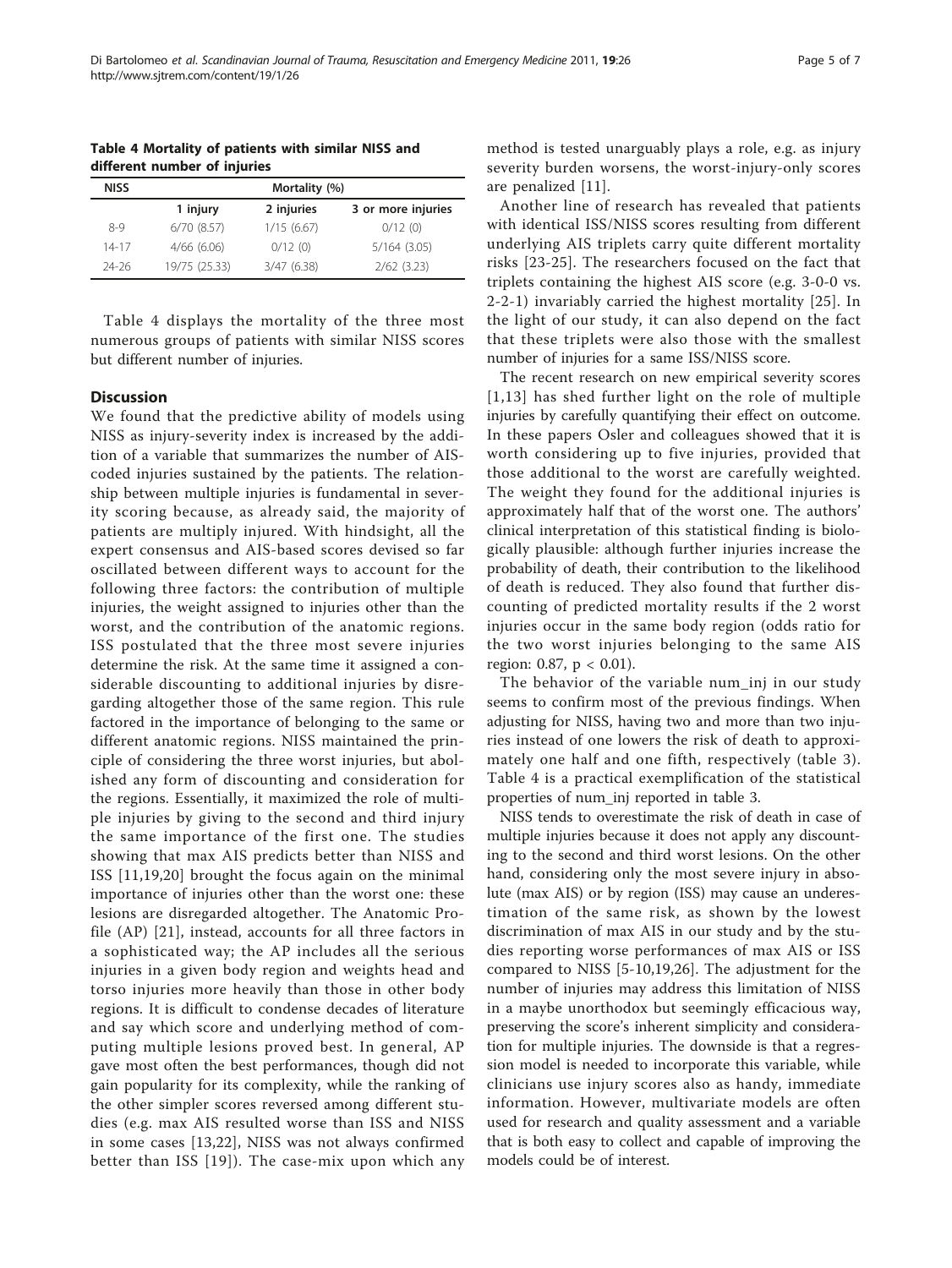An inevitable limitation of num\_inj is that it does not discriminate between degrees of injuries. If the second injury is trivial - e.g. a patient with two lesions with AIS severity of 5 and 1 - the increase in prediction given by num\_inj is likely to be negligible. A possible refinement, especially for severely injured populations, could be the adoption of a severity threshold (e.g.  $\geq$ 2) for AIS codes to be included in num\_inj.

The fact that in models completed with physiological variables the gain in prediction brought by num\_inj is not statistically significant should not be seen as a serious limitation. Physiological variables describe the actual clinical status of the patient that is an important predictor of final outcome. So it is reasonable that they may 'refine' more imperfect anatomic predictors. Yet physiological information is not always available. Moreover, it is possible that in a larger database the models with num\_inj could perform significantly better also if completed with physiological variables and we encourage further research.

In our case-mix max AIS performed worse than both NISS and NISS + num\_inj. This leaves one question unanswered, i.e. how NISS with num\_inj would perform in a population (presumably less-severely injured than ours) where max AIS works better than NISS. Since we tested the interaction of num\_inj with NISS and found it non-significant, it would seem that the effect of num\_inj be the same across the whole spectrum of injury severity, but, again, more research is needed to answer the question.

Contrary to the findings of Osler et al. we could not show any effect of the two worst injuries belonging to the same AIS region or not. This contradicts a major tenet in the definitions of polytrauma, i.e. that the involvement of different regions increases mortality [[27\]](#page-6-0). Unfortunately we have no explanation for this counterintuitive finding. The term AIS region refers to the nine anatomic regions of the AIS, but is sometimes confused in literature with ISS region, which is their re-arrangement into six, less homogeneous, regions used for ISS computation. We also tested this latter variable, with results similar to those mentioned (data not reported).

This study has some limitations. The number of cases is small and further studies are awaited to confirm or dispute our findings. Moreover, the cases with ISS<16 are not representative of their entire population because RRTG enrolls them only if admitted to ICU. We chose to include in this study all eligible RRTG patients, subtracting to homogeneity, in order to maximize the number of cases. We recognize, however, that this limits the generalizability of our conclusions, calling for further studies in larger populations.

A further limitation is that although we used NISS for selecting patients according to severity (table [2](#page-3-0)), the RRTG used ISS to define the inclusion threshold for patients not admitted to ICU. Because ISS underestimates severity compared to NISS, the exclusion of some cases with NISS>15 is likely to have occurred. This has probably made this group not representative of the real population with NISS>15, but is unlikely to have influenced our findings.

Another possible criticism is that our outcome was hospital mortality instead of 30-day mortality, recommended by the Utstein template [\[18](#page-6-0)]. Unfortunately we were obliged to do so because data on 30-day mortality become available for research with a great delay in our setting. They were available only for the years 2007 and 2008, and suggested that 30-day mortality is probably lower in our setting (9.9 vs. 12.4). However, hospital mortality has been commonly used in most of the cited studies.

Because the predictive performances of models were determined on the same sample of subjects that was used to construct the model, they were probably overestimated. However, such an overestimation would be common to all models and therefore should not affect the relative comparisons between them, the main goal of the study.

## Conclusions

In NISS, the same weight is assigned to the three worst injuries, although the contribution of the second and third to the likelihood of death is smaller than that of the worst one. An improvement of the predictive ability of NISS can be obtained adjusting for the number of injuries.

#### Acknowledgements

The authors are grateful to the members of working group on major trauma of the region Emilia-Romagna; without their work, this would not have been possible: Barozzi Marco - Azienda Usl di Modena, Chieregato Arturo - Azienda Usl di Cesena, Corsi Amedeo - Azienda Usl di Rimini, Fabbri Andrea - Azienda Usl di Forlì, Ferrari Annamaria - Azienda Ospedaliera Santa Maria Nuova di Reggio Emilia, Ferri Enrico - Azienda Ospedaliero-Universitaria S. Anna di Ferrara, Gambale Giorgio - Azienda Usl di Forlì, Gamberini Alfio - Azienda Usl di Ravenna, Giugni Aimone - Azienda Usl di Bologna, Gordini Giovanni - Azienda Usl di Bologna, Mergoni Mario - Azienda Ospedaliero - Universitaria di Parma, Pizzamiglio Mario - Azienda Usl di Piacenza, Ravaldini Maurizio - Azienda Usl di Cesena, Targa Luigi - Azienda Usl di Cesena, Trabucco Laura - Azienda Ospedaliera Santa Maria Nuova di Reggio Emilia, Volpi Annalisa - Azienda Ospedaliero-Universitaria di Parma. Some data from this manuscript were presented at the meeting 'Trauma Update' held in Milan, Italy on December 13 2010.

#### Author details

<sup>1</sup> Anaesthesia and ICU S.M.M. Hospital, Udine/Regional Health Agency of Emilia-Romagna, Bologna, Italy. <sup>2</sup> Regional Health Agency of Emilia-Romagna, Bologna, Italy. <sup>3</sup>Institute of Hygiene and Epidemiology, University Hospital Udine, Italy.

#### Authors' contributions

SDB conceived the study, carried out the statistical analyses and drafted the manuscript. CV and MM participated in the statistical analyses. FV participated in the conception of the study, participated in the statistical